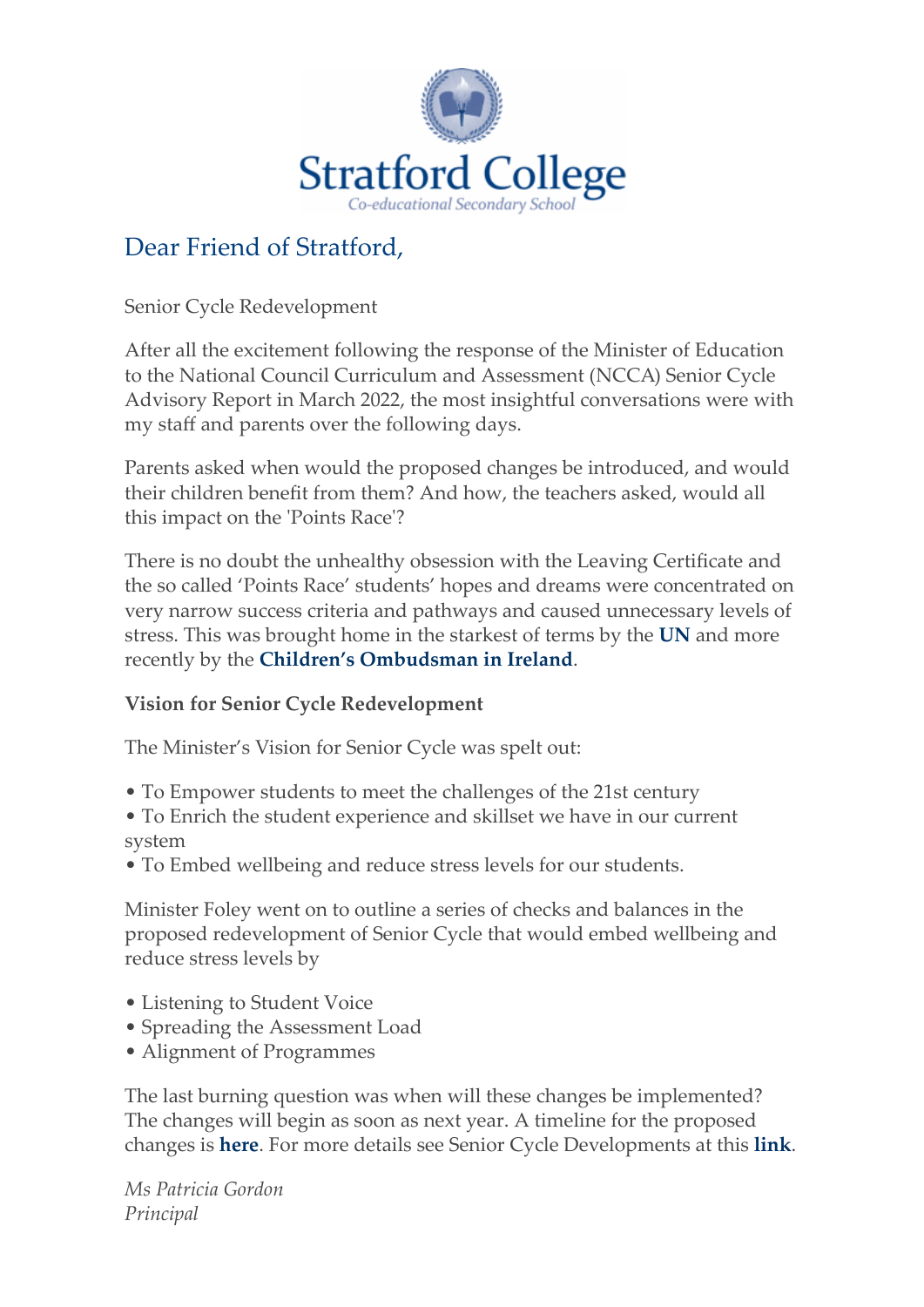Department of Education: [Consultation on the Review of the](https://newsletters.stratfordcollege.ie/t/y-l-bkiyke-l-e/) Action Plan on Bullying and the Review of the Anti-bullying Procedures for primary and postprimary schools



The Department of Education (DE) is currently reviewing the Action Plan on Bullying and the Antibullying Procedures for primary and post-primary schools. An online questionnaire can be found at this link: Anti-bullying Action 2022 plan: Have Your Say. Written submissions can be made here: Written Submissions: Have Your Say



#### [Safe Route to Schools: Stratford](https://newsletters.stratfordcollege.ie/t/y-l-bkiyke-l-w/) receives summary feedback

Stratford College – Summary of Parents' Comments The school distributed the survey to all parents, via their usual communications methods, during October 2021. The following summary results were received by the school on Friday, 17th June 2022.

# [Spotlight on 1st Year 2021-22](https://newsletters.stratfordcollege.ie/t/y-l-bkiyke-l-yk/)

Watch our 1st Years speak of their experiences of moving into Stratford College Secondary school.





# [Follow Stratford!](https://newsletters.stratfordcollege.ie/t/y-l-bkiyke-l-jr/)

We know choosing a secondary school for your child can be a daunting and at times challenging experience. It's a very personal decision and takes patience and time.

# [VSWare Parent App for easy,](https://newsletters.stratfordcollege.ie/t/y-l-bkiyke-l-jt/) paperless communication

We asked - you replied! You prefer paperless communications! In Stratford College we're using VSWare and so for parents/guardians you must install the VSWare parent app to receive regular communication updates and student reports from the school. Read these FAQs for help and support.

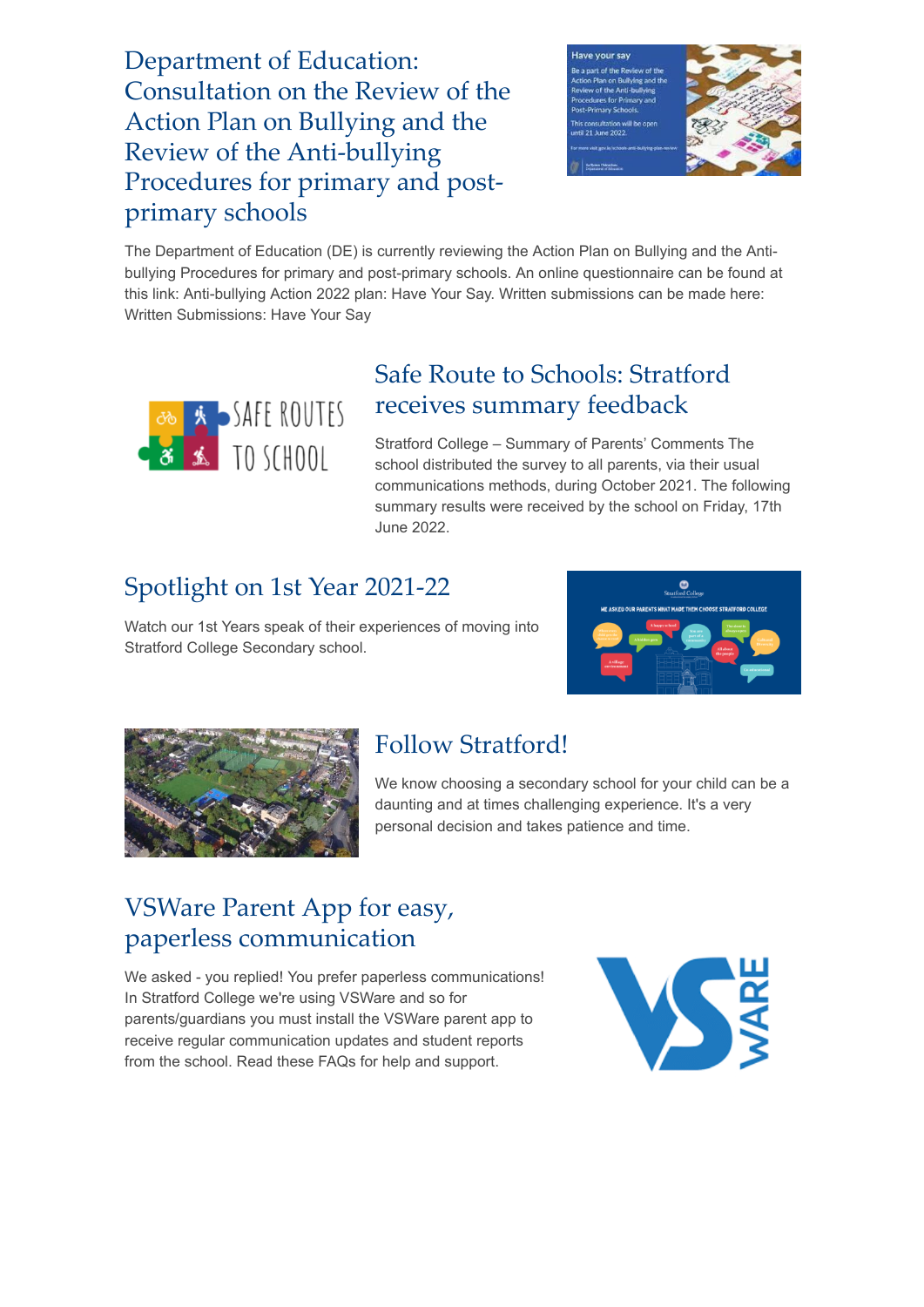

## [Stratford College Open Day: Sunday](https://newsletters.stratfordcollege.ie/t/y-l-bkiyke-l-jh/) 18th September, 2pm - 3.30pm

The Stratford College Open Day is on Sunday, 18th September. Come join us to find out more about the wide range of subjects and sporting facilities on offer to students, to chat with our teachers and to explore our classrooms and learning spaces.

# [Summer 2022 Reads for Young](https://newsletters.stratfordcollege.ie/t/y-l-bkiyke-l-tl/) Adults



School is out for summer! Now is the time to take the time to relax and catch up on reading... get yourself a comfortable place and check out some of the following lists! Or go visit your favourite public libraries!



### 5th Year Computer Science student [makes 'Top 30 Under 30' Tech list for](https://newsletters.stratfordcollege.ie/t/y-l-bkiyke-l-tj/) second year running

5th Year student, Ayush, has made it again to the Sunday Business Post's Connected 'Top 30 under 30' list of young tech people to watch! And this time Ayush was on the front cover amazing!

# [Spotlight on ... Sports in Stratford](https://newsletters.stratfordcollege.ie/t/y-l-bkiyke-l-td/) **College**

This month our social media channels have been showcasing our ever-expanding Sports Department.